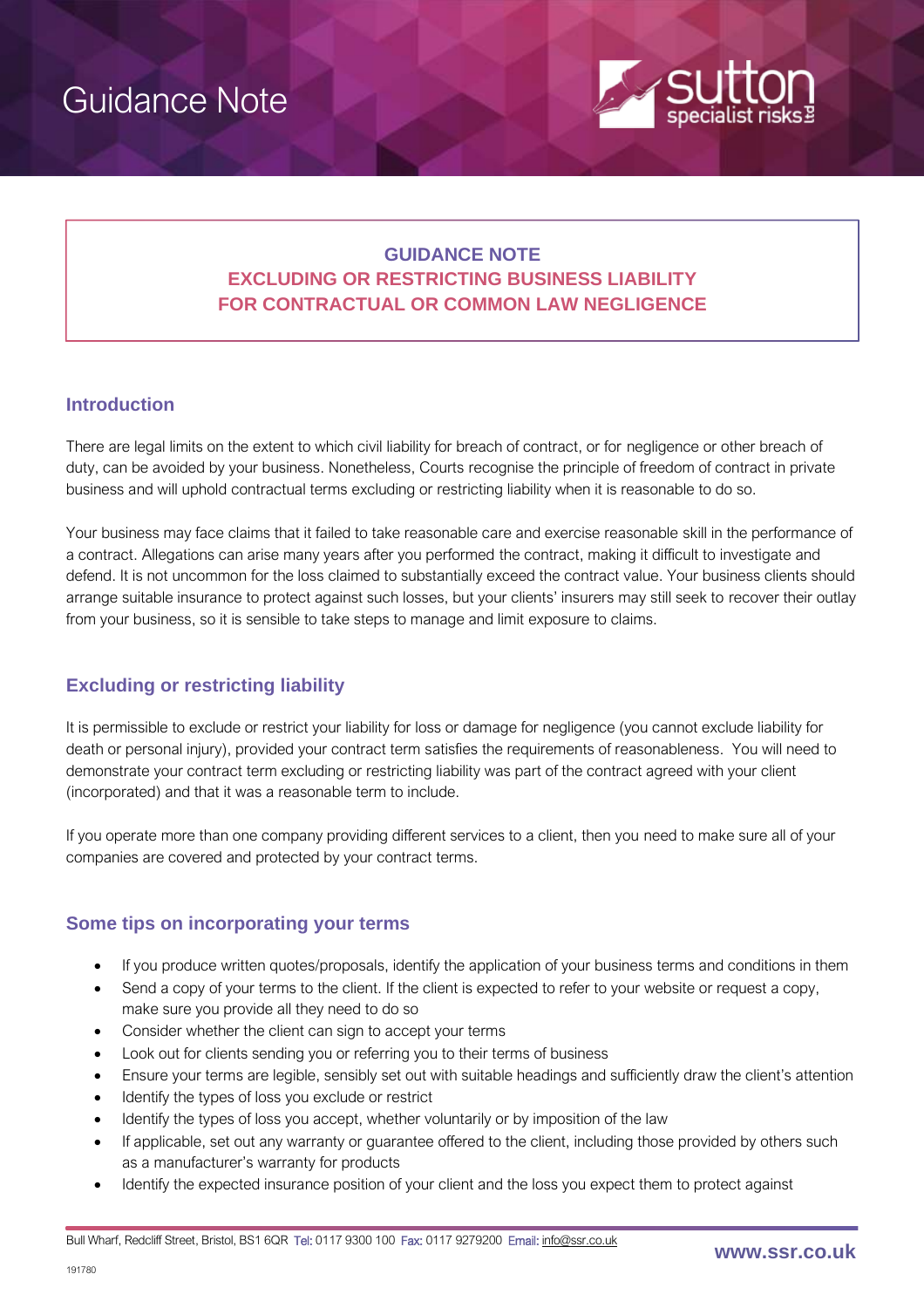

## **Assessing if your contract term excluding or restricting liability is fair and reasonable**

The Court will decide whether your contract term excluding or restricting liability was a fair and reasonable term to include in the contract, having regard to the circumstances which were, or ought reasonably to have been known or in the contemplation of you and your client when the contract was made. If the Court decides the term was unreasonable, you will lose any benefit from the term. The Court will consider (amongst others);

- The strength of your bargaining position with the client, taking account of alternative means the client's requirements could be met such as by other suppliers
- Whether you provided your client with an inducement to accept the term
- Your client's knowledge of the existence of the term and its extent
- Availability of insurance cover and the expectation for arranging insurance
- Value of the contract in comparison to the potential value of losses claimed
- Value of any liability accepted by your business such as a fixed sum and/or warranty
- Whether the term represents industry standards
- Option to contract on different terms but for a different price

Our [link](https://www.ssr.co.uk/news/post.php?s=2018-07-20-hall-fire-v-goodlife) records an example of how one of our clients defeated a claim in excess of £6.6m by successfully excluding its liability by operation of a condition excluding liability.

We include below example terms for illustration. Such terms will form part of a wider contract and it is important you seek professional guidance and advice when preparing your contracts.

## **Example terms for excluding or restricting liability, insurance and warranty**

#### 1. Limitation of Liability

- 1.1. The Customer's Attention is particularly drawn to this clause. Nothing in these terms and conditions shall exclude or restrict the Company's liability for:
	- a death or personal injury caused by its negligence, or the negligence of its employees, operatives or agents
	- b fraud or fraudulent misrepresentation
- 1.2. Subject to condition 1.1:
	- a the Company excludes all liability to the Client, whether in contract, tort (including negligence), breach of statutory duty (where permissible), or otherwise, for any indirect or consequential loss arising under or in connection with the contract; and
	- b The Company's total liability to the Client in respect of all other losses including direct loss arising under or in connection with the contract, whether in contract, tort (including negligence), breach of statutory duty (where permissible), or otherwise, shall in no circumstances exceed the fixed sum of £[*enter fixed sum*] or the contract value, whichever is the greatest sum.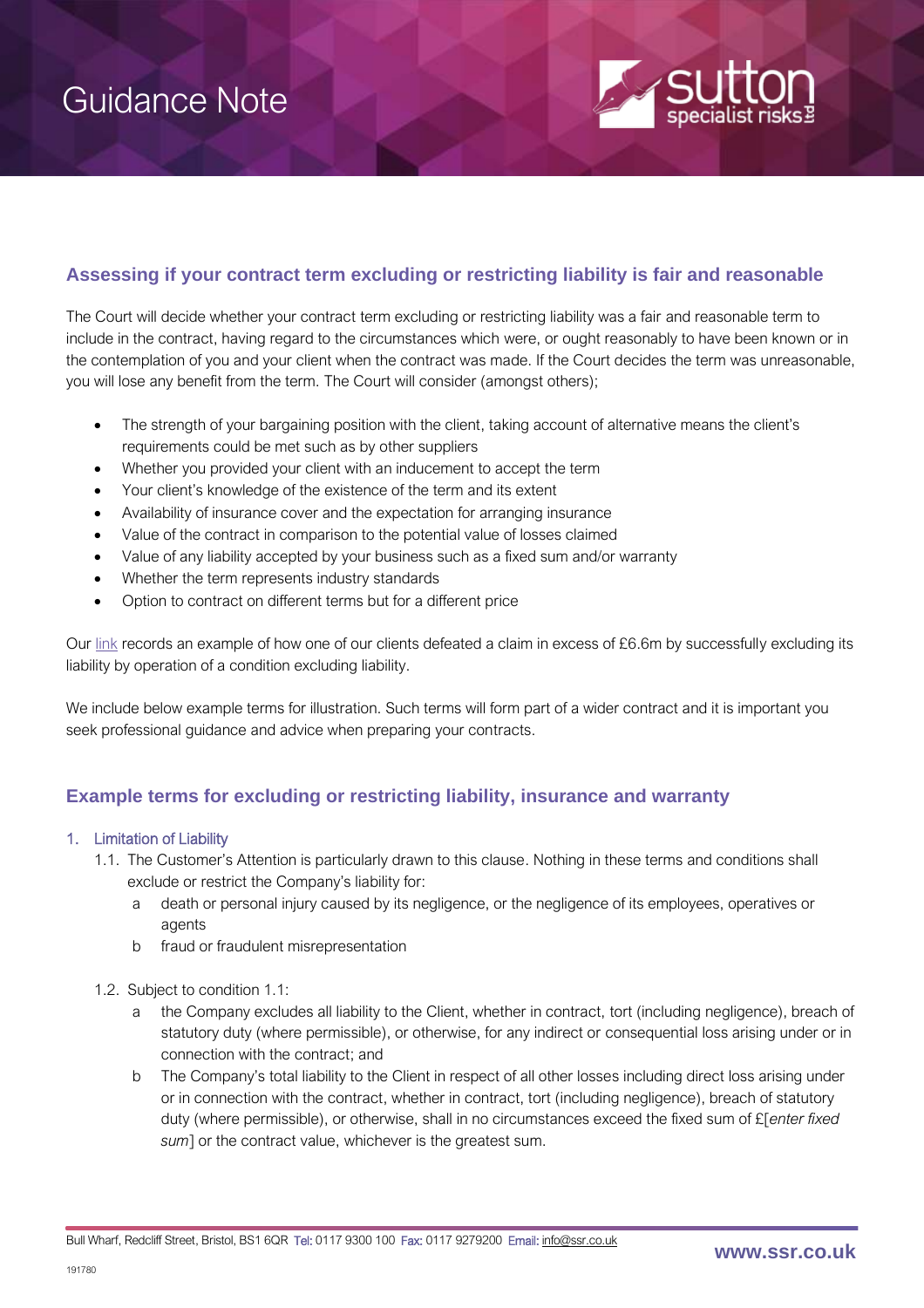

### 2. Insurance

2.1. The Client is best placed to protect its business and property against losses not otherwise provided for by these terms and conditions by arranging suitable insurance and the Client is understood to maintain such policies of insurance with reputable insurers.

#### 3. Warranty

3.1. Any major items of plant supplied by the Company shall carry…